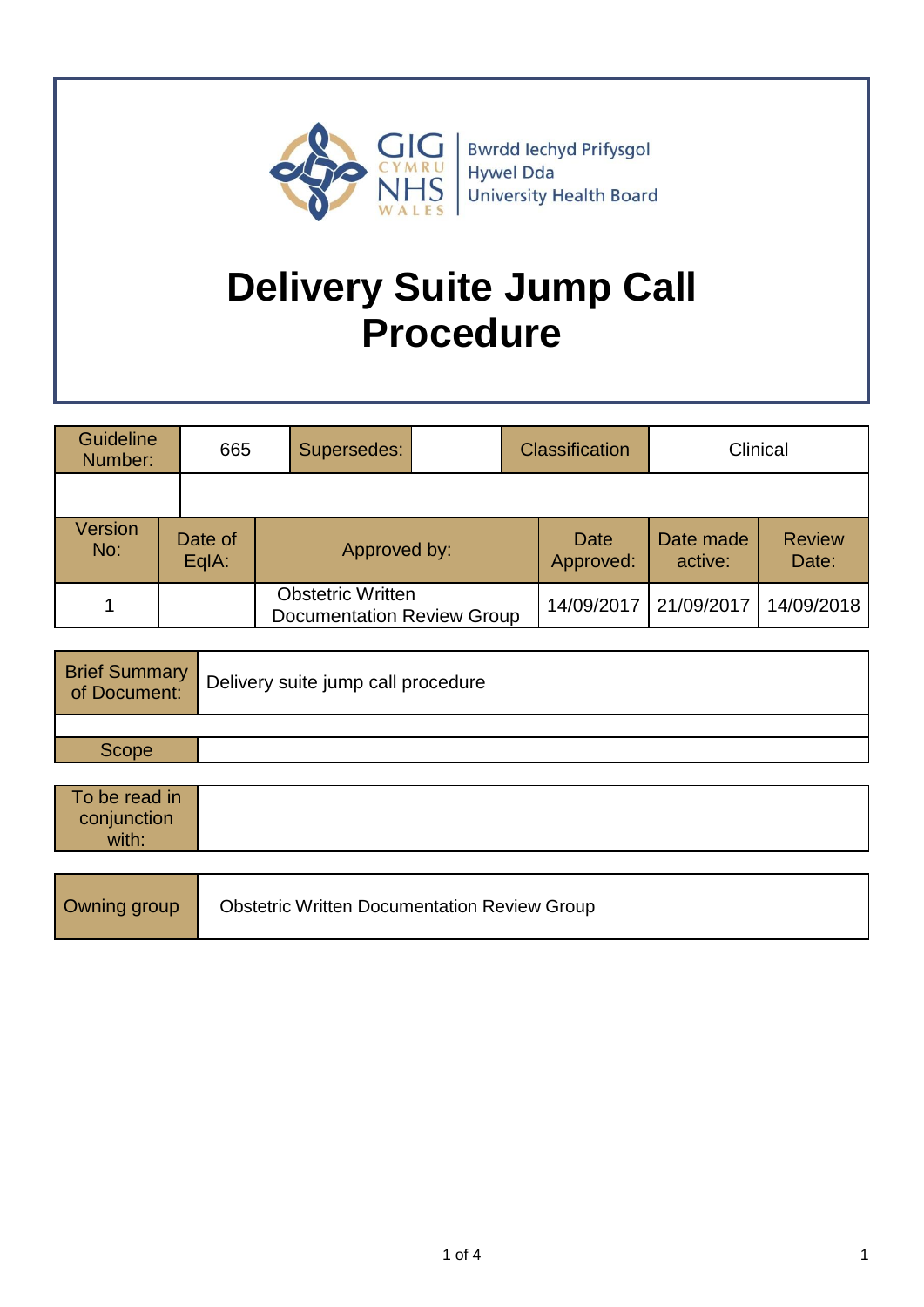## **HYWEL DDA UNIVERSITY HEALTH BOARD**

| Reviews and updates |                        |                   |  |
|---------------------|------------------------|-------------------|--|
| Version<br>no:      | Summary of Amendments: | Date<br>Approved: |  |
|                     | <b>New Guideline</b>   | 14.9.2017         |  |

#### Glossary of terms

| Term | Definition |
|------|------------|
|      |            |
|      |            |
|      |            |

| Jump call, delivery suite, emergency<br>Keywords |
|--------------------------------------------------|
|--------------------------------------------------|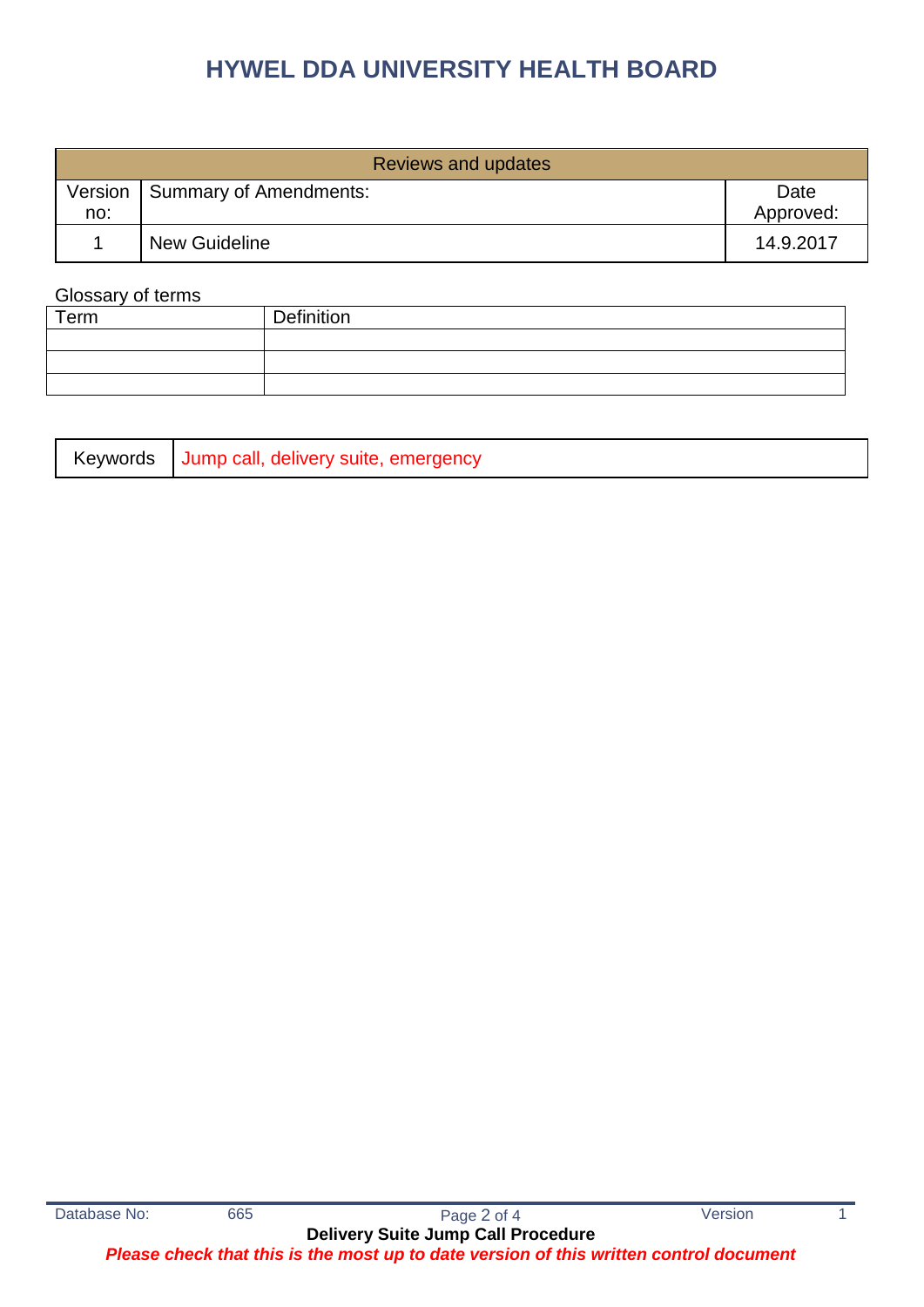## **HYWEL DDA UNIVERSITY HEALTH BOARD**

### **CONTENTS**